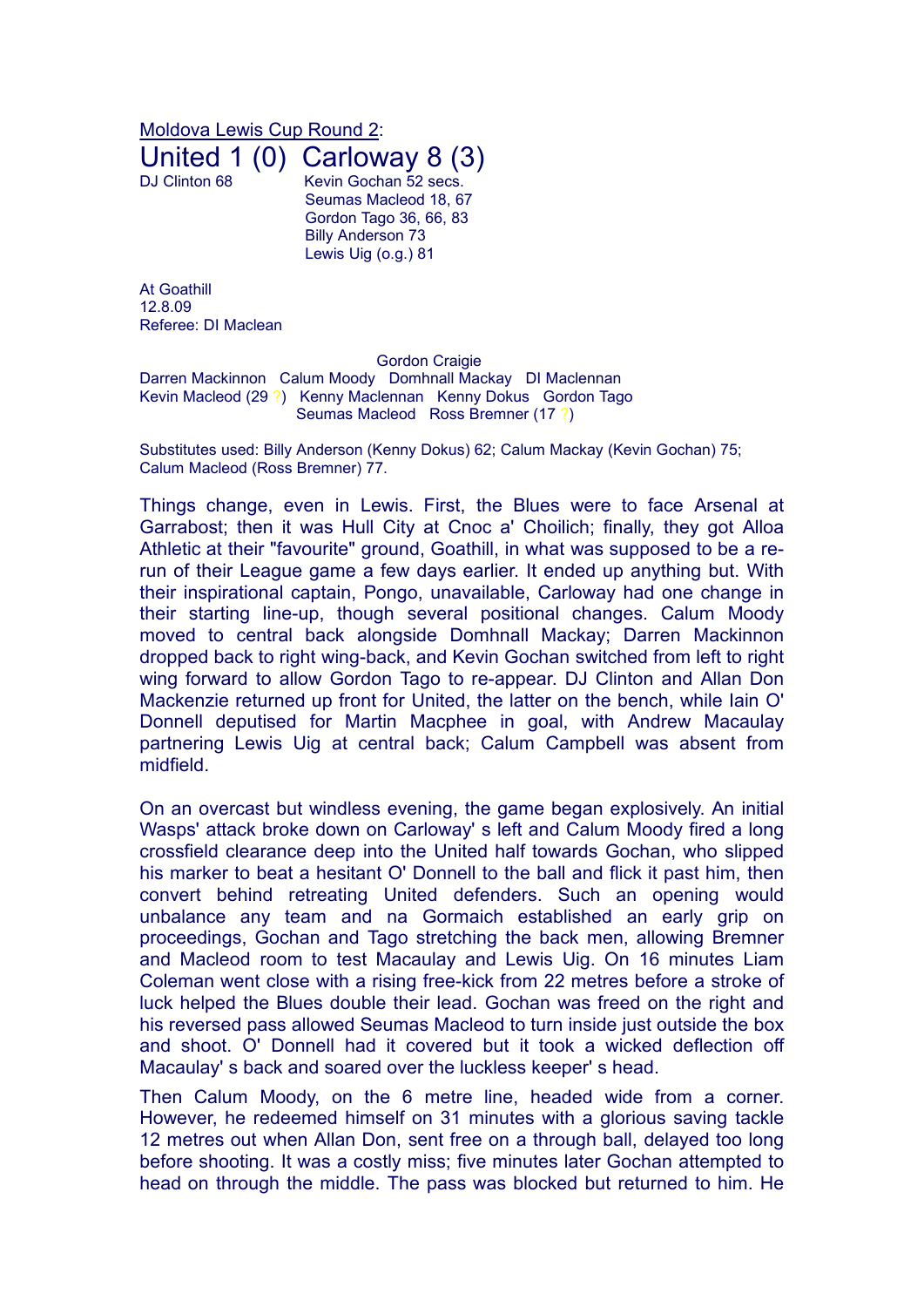headed on again and the ball ran diagonally through the defence to Tago running in wide of Sandy Morrison on the left, and from 20 metres he sent a left-foot screamer whizzing home. The half ended with Allan Don setting up DJ but Craigie saving well, and Calum Tom firing just over from about 22 metres.

United needed a quick goal to have any hope of a result and DJ was just forced out on the right of the 6 metre line by Domhnall in the opening minute. However, the initiative remained with the Blues' midfield four, retaining possession and confining DJ and Allan Don to unsupported breaks. Mark McGee toiled tirelessly in midfield, but Dokus and Kenny Beag were much more prominent than they had been in the League game and Gochan was running free on the right.

Midway through the half there was an unexpected deluge of goals. In the space of three minutes a Bremner effort was punched clear by O' Donnell but Gochan returned it immediately, long over the exposed keeper' s head where it bounced low for Tago to stoop to nod home at the far post. Then Macleod had a shot blocked but as he fell 8 metres out with his back to goal, the ball came back to him and, lying prone, he hooked it back over his head into the net. At the other end, the ball broke to DJ, about 23 metres out and he sent a low daisycutter powerfully through Craigie, its pace and power too much to handle. Only 5 minutes were to pass before a free-kick was slipped to Bremner who moved it on fast to Gochan and his low cross was converted by Billy Anderson, all alone on the 6 metre line.

To their credit, United still came forward, Liam Coleman just shooting over on 75 minutes, and the arrival of supersub, Fraser, gave them more pace and options up front. Nevertheless, the wide nature of the Blues' attack was causing their defence to unravel, long before Lady Luck was again unkind to the Wasps. Gordon Tago burst free on the left and as he advanced into the penalty box, he passed it on to Macleod running across goal. Seumas either flicked it on or dummied it, and his cover, Lewis Uig, was unfortunate enough for it to bounce off him behind Bananas, who had already moved forward behind him to collect. Lewis' s bad luck continued moments later when a long clearance was headed backwards by him but short of the advancing keeper. Gordon Tago nipped in, steadied himself, then lifted the ball carefully over the stranded keeper.

For 36 minutes, this was a remarkably even game, with United far more dangerous up front than in the previous match, but DJ and Allan Don (eventually) were isolated, as Mark McGee was embroiled in a midfield struggle with Kenny Beag and Liam Coleman kept having to track back, not come forward. Also, Sandy Morrison and Tom Lawrence were too occupied as full-backs to function as wing-forwards. Perhaps if Allan Don had scored on the half-hour, the game would have been significantly different. Carloway were much more positive tonight than in the League, with Dokus and Kenny Beag forceful in midfield, and Macleod and Bremner ubiquitous and elusive up front.

Once again, the back line, although troubled at times by Clinton' s pace, remained in control, and Craigie sound, if taken by surprise by the goal. Calum Tom and Domhnall always look happier beside Pongo than they do